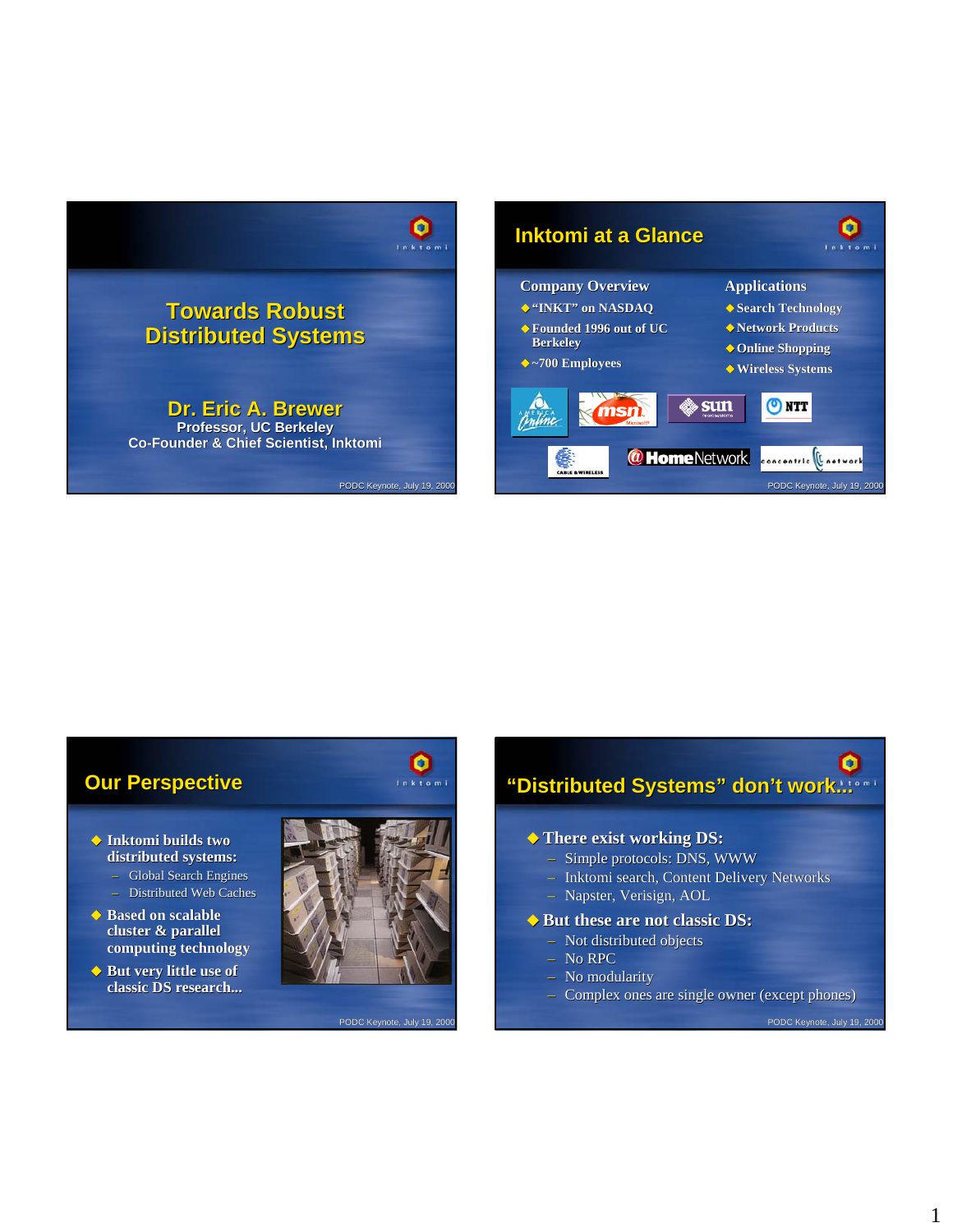# **Three Basic Issues Three Basic Issues**

- **Where is the state? Where is the state?**
- **Consistency vs. Availability Consistency vs. Availability**
- **Understanding Boundaries Understanding**

PODC Keynote, July 19, 2000

 $\overline{\mathbf{Q}}$ 



# **Santa Clara Cluster Santa Clara Cluster**

• Very uniform • No monitors • No people

• No cables

• Working power • Working A/C

• Working BW



# **Delivering High Availability**

**We kept up the service through: We kept up the service through:**

- **Crashes & disk failures (weekly) Crashes & disk failures (weekly)**
- **Database upgrades (daily) Database upgrades (daily)**
- **Software upgrades (weekly to monthly)**
- **OS upgrades (twice) OS upgrades (twice)**
- **Power outage (several)**
- **Network outages (now have 11 connections) 11**
- ◆ Physical move of all equipment (twice)

 $\bullet$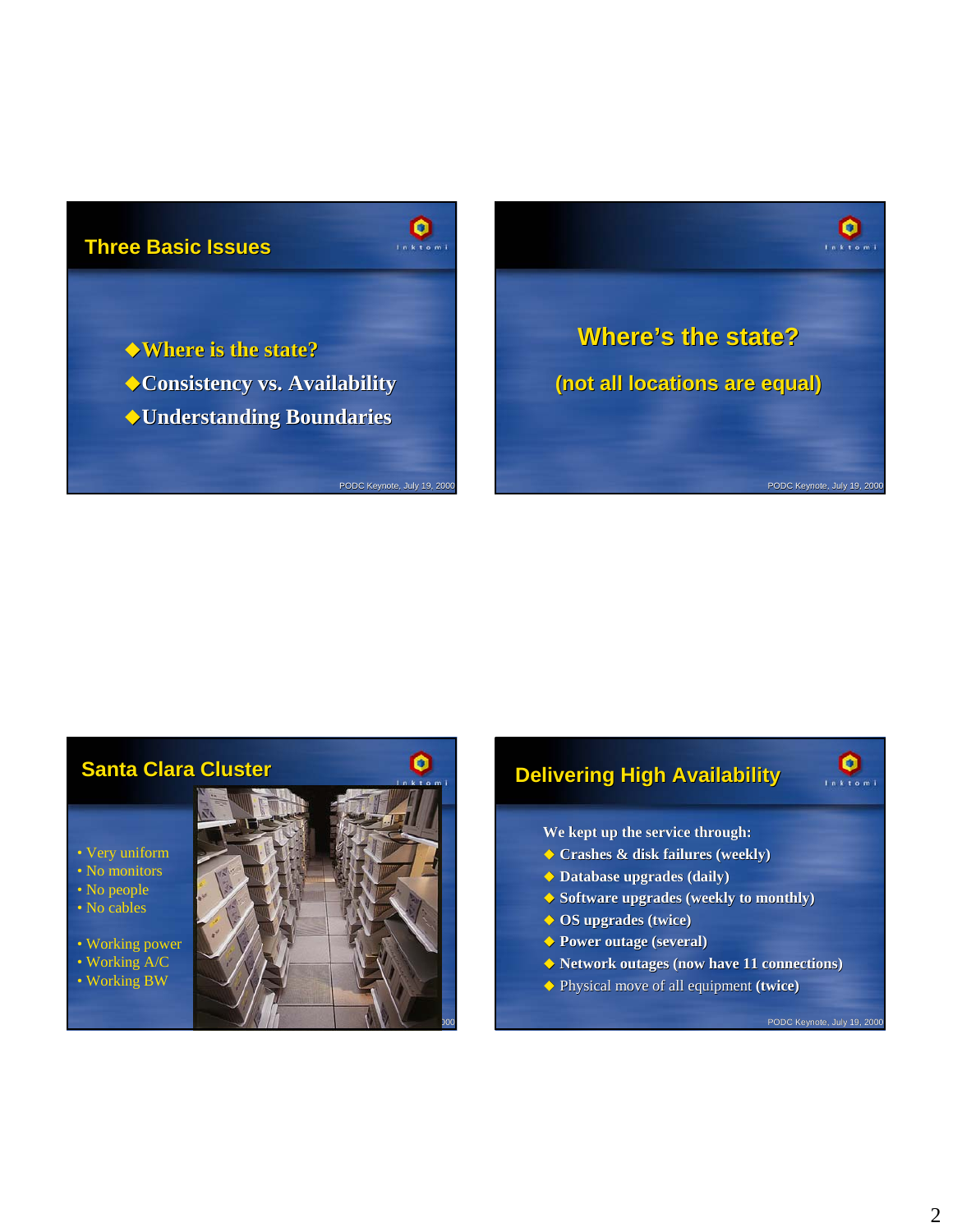# **Persistent State is HARD**

- **Classic DS focus on the computation, not the data**  $-$  this is WRONG, computation is the easy part
- **Data centers exist for a reason** – can't have consistency or availability without them
- **Other locations are for caching only: Other locations are for caching only:** – proxies, proxies, basestations, set-top boxes, desktops phones, PDAs, ...
- ◆ Distributed systems can't ignore location **distinctions distinctions**

PODC Keynote, July 19, 2000

 $\mathbf{Q}$ 

### AP **Active Proxy:** Bootstraps thin devices into infrastructure, runs mobile code AP **Workstations & PCs Berkeley Ninja Architecture Base:** Scalable, highlyavailable platform for persistent-state services **Internet PDAs Cellphones, Pagers, etc.** mobile code (e.g. IBM Workpad)



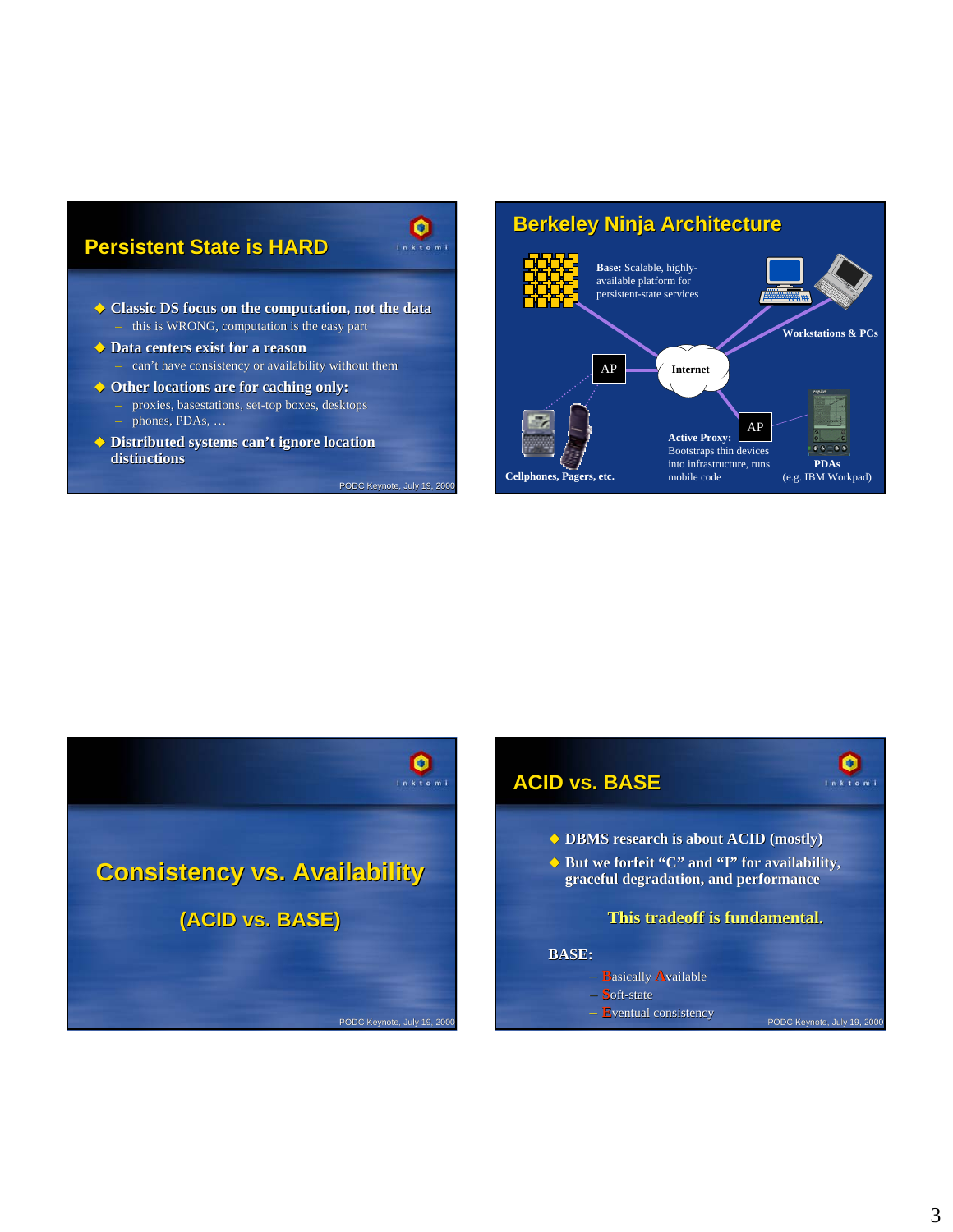





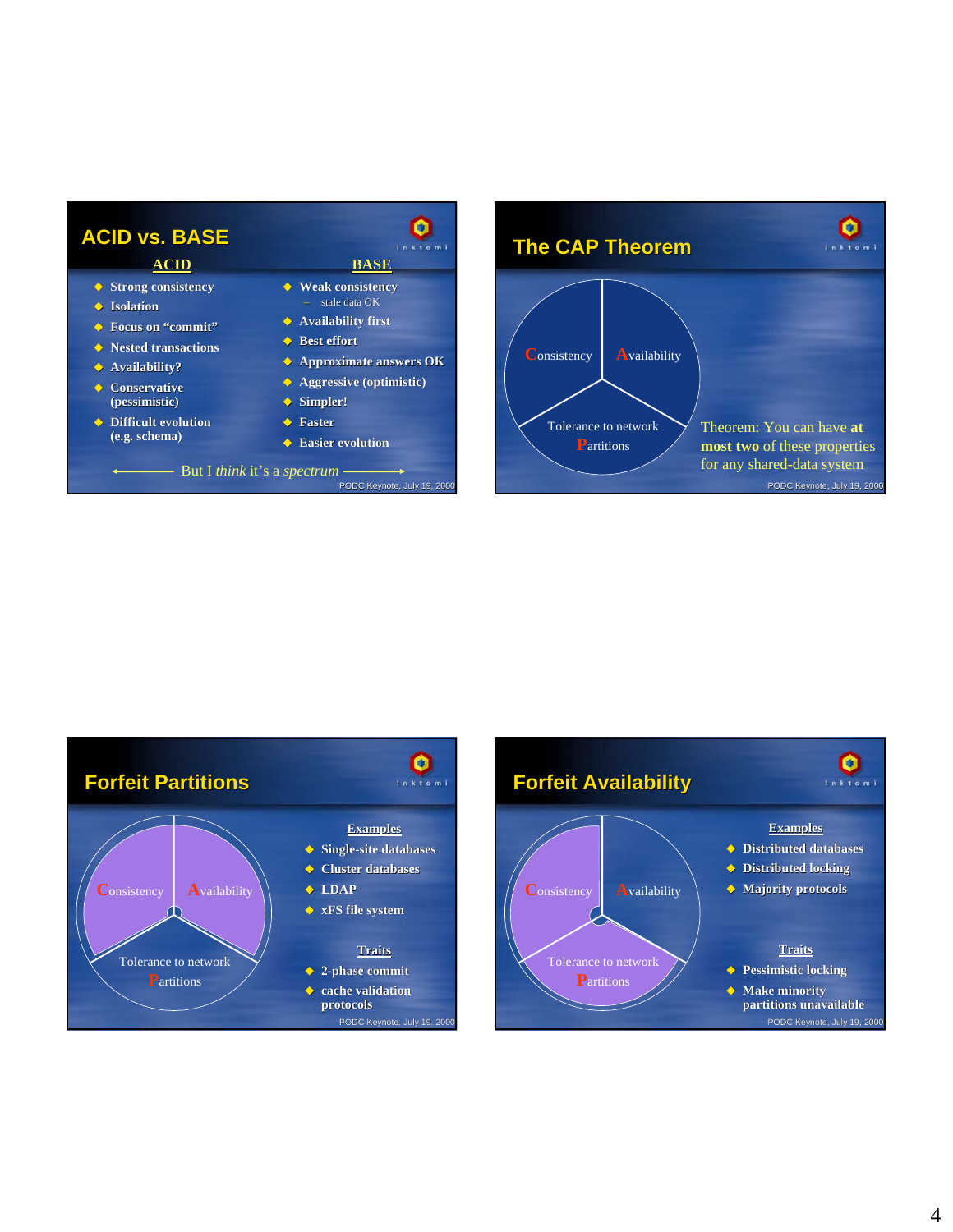

# **These Tradeoffs are Real are Real**

- **The** *whole* **space is useful space is useful**
- **Real internet systems are a careful** *mixture* **of ACID and BASE subsystems ACID subsystems**
	- We use ACID for user profiles and logging (for revenue)
- ◆ But there is almost no work in this area
- ◆ Symptom of a deeper problem: systems and database communities are separate but **overlapping (with distinct vocabulary) overlapping (with distinct vocabulary)**

PODC Keynote, July 19, 2000

 $\overline{\mathbf{e}}$ 

# **CAP Take Homes**

- ◆ Can have consistency & availability within a **cluster (foundation of Ninja) cluster of Ninja), but it is still hard in , but it is still hard in practice**
- **OS/Networking good at BASE/Availability, but terrible at consistency**
- **Databases better at C than Availability**
- **Wide-area databases can't have both**
- **Disconnected clients can't have both**
- **All systems are probabilistic…**

PODC Keynote, July 19, 200

 $\overline{\mathbf{Q}}$ 

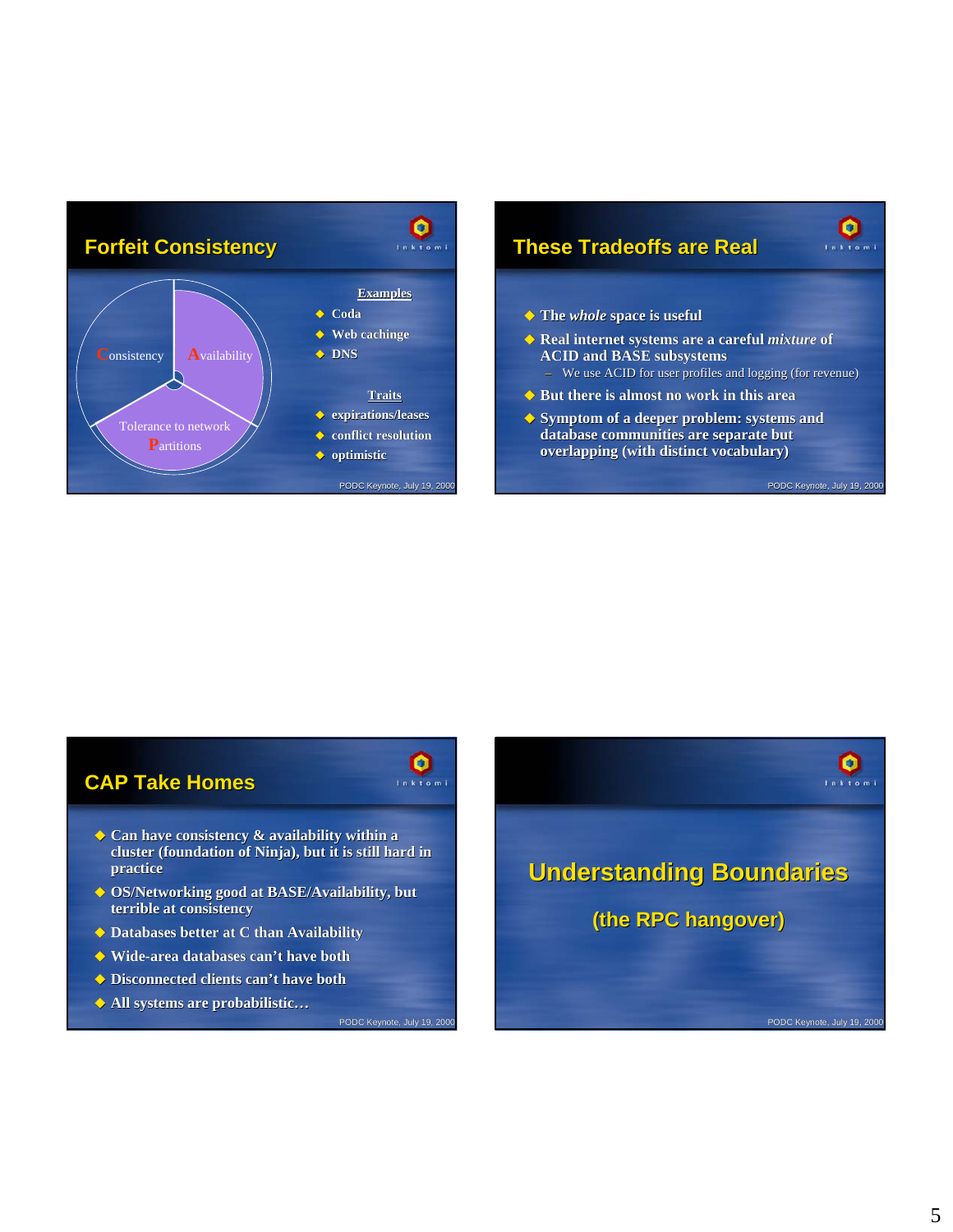



 $\bullet$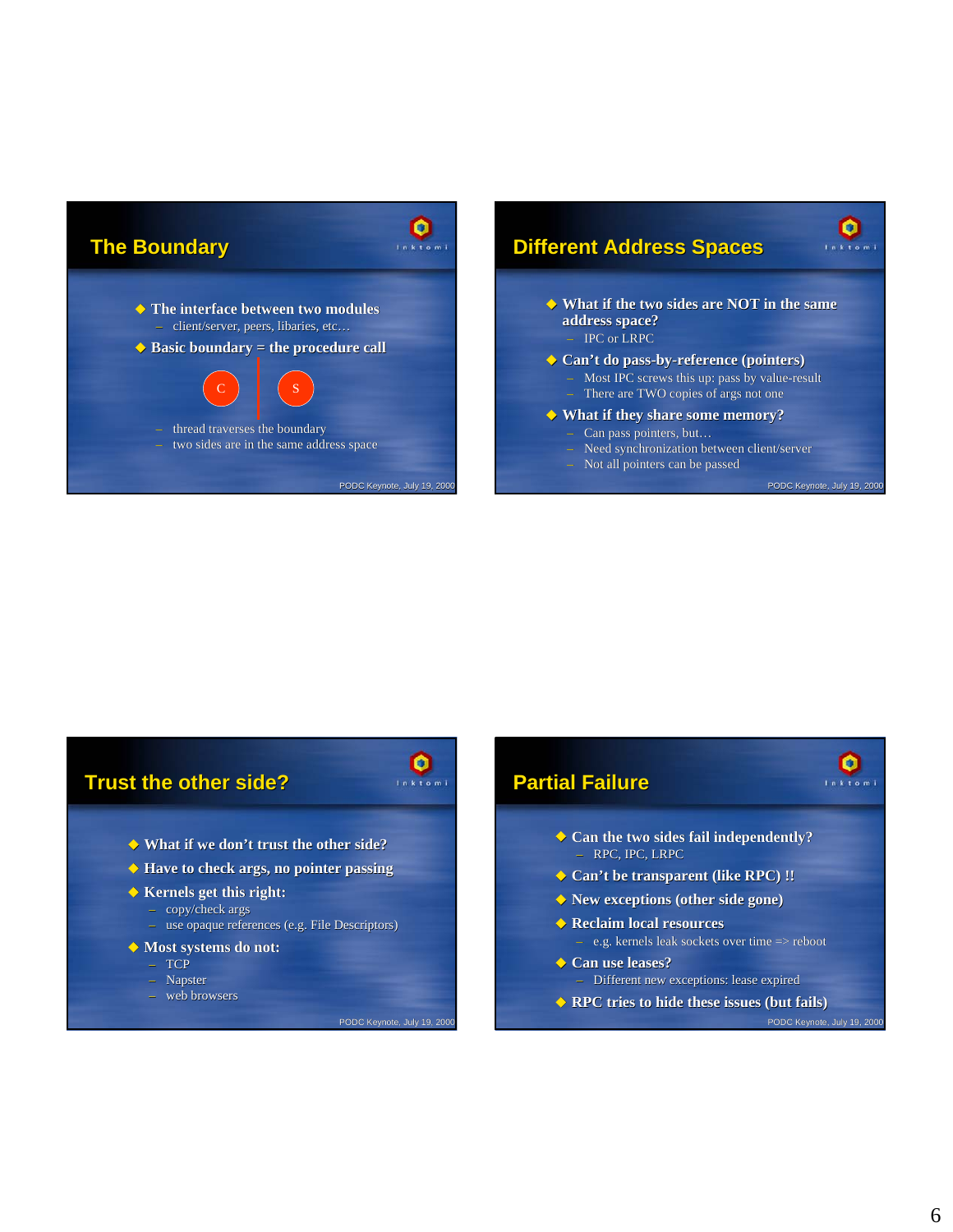### **Multiplexing clients?**



PODC Keynote, July 19, 2000

#### ◆ Does the server have to:

- deal with high concurrency?
- $-$  Say "no" sometimes (graceful degradation)
- $-$  Treat clients equally (fairness)
- $-$  Bill for resources (and have audit trail) – Isolate clients performance, data, …. Isolate clients performance, data, ….
- 
- **These all affect the boundary definition**

### **Boundary evolution?**

- ◆ Can the two sides be updated independently? **(NO)**
- **The DLL problem... The DLL problem...**
- **Boundaries need versions Boundaries need versions**
- **Negotiation protocol for upgrade?**
- **Promises of backward compatibility?**
- **Affects naming too (version number) Affects naming too (version number)**

PODC Keynote, July 19, 2000

Ο Inktom

# **Example: protocols vs. APIs Example: protocols vs. APIs**

**Protocols have been more successful the APIs Protocols have been more successful the APIs**

#### $\triangle$  Some reasons:

- protocols are pass by value
- protocols designed for partial failure
- not trying to look like local procedure calls – explicit state machine, rather than call/return
- (this exposes exceptions well)
- **Protocols still not good at trust, billing, evolution**

PODC Keynote, July 19, 200

 $\mathbf{Q}$ 

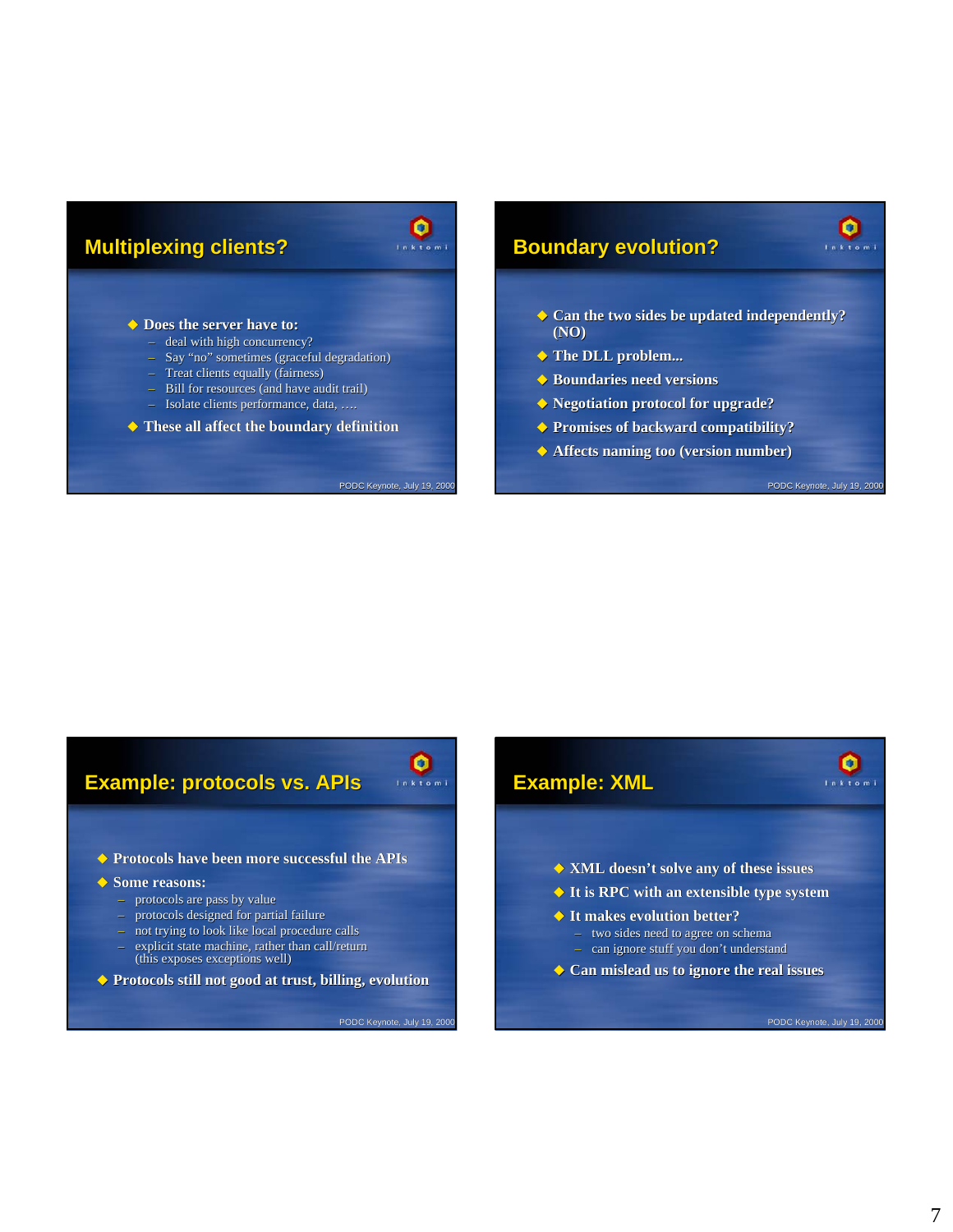### **Boundary Summary**



- **We have been very sloppy about boundaries We have been very sloppy about boundaries**
- **Leads to fragile systems Leads to fragile**
- ◆ Root cause is false transparency: trying to look **like local procedure calls like local procedure calls**
- ◆ Relatively little work in evolution, federation, **client-based resource allocation, failure recovery**

PODC Keynote, July 19, 2000

# **Conclusions Conclusions**

**Classic Distributed Systems are fragile**

#### **Some of the causes: Some of the causes:**

- focus on computation, not data
- ignoring location distinctions
- poor definitions of consistency/availability goals poor understanding of boundaries (RPC in particular)
- ◆ These are all fixable, but need to be far more **common**

PODC Keynote, July 19, 2000

 $\bullet$ Inktom



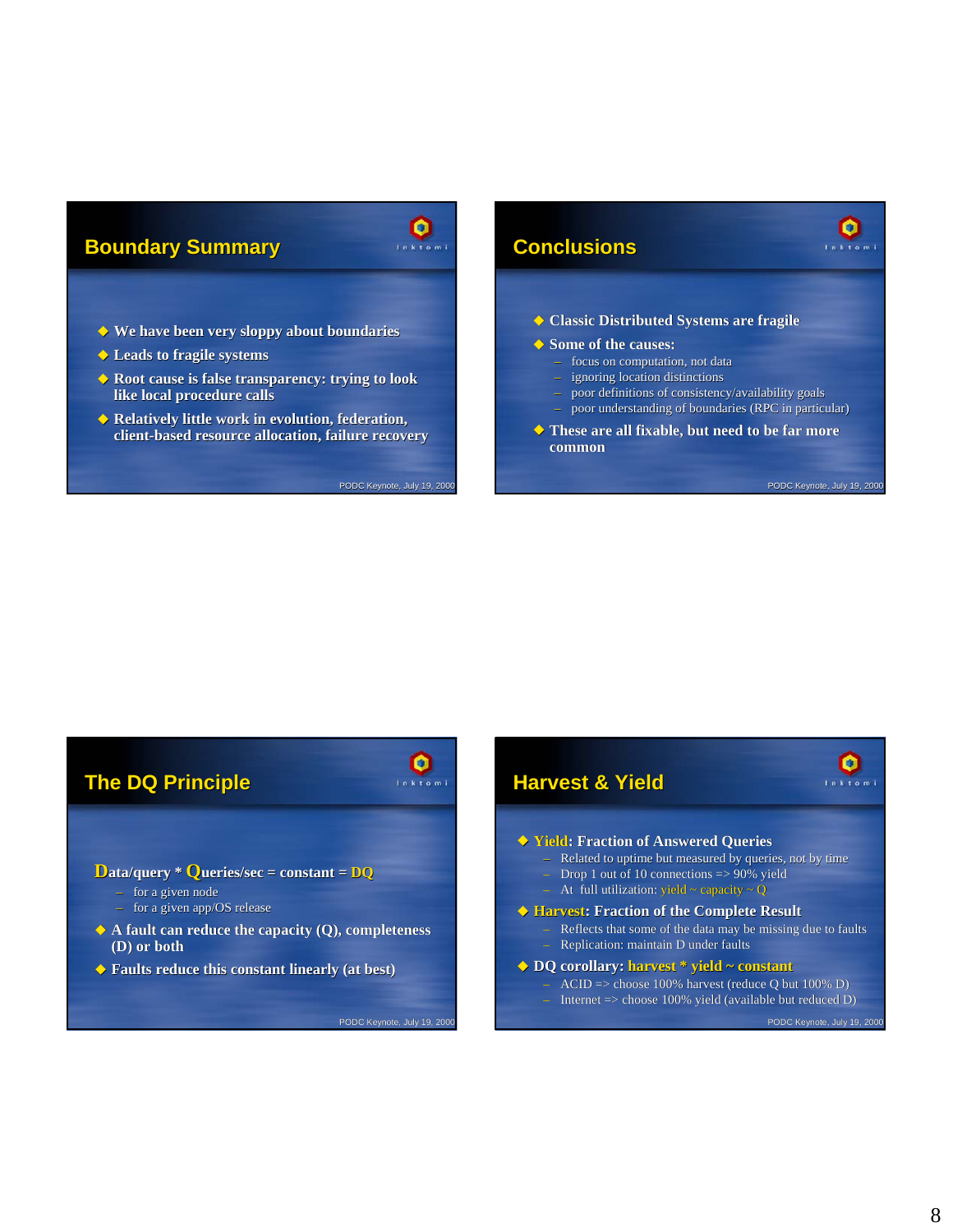



 $\bullet$  $ln k$  to  $m$ 

- 
- makes worst-case and average case the same
- ex: Inktomi spreads data & queries randomly
	- PODC Keynote, July 19, 200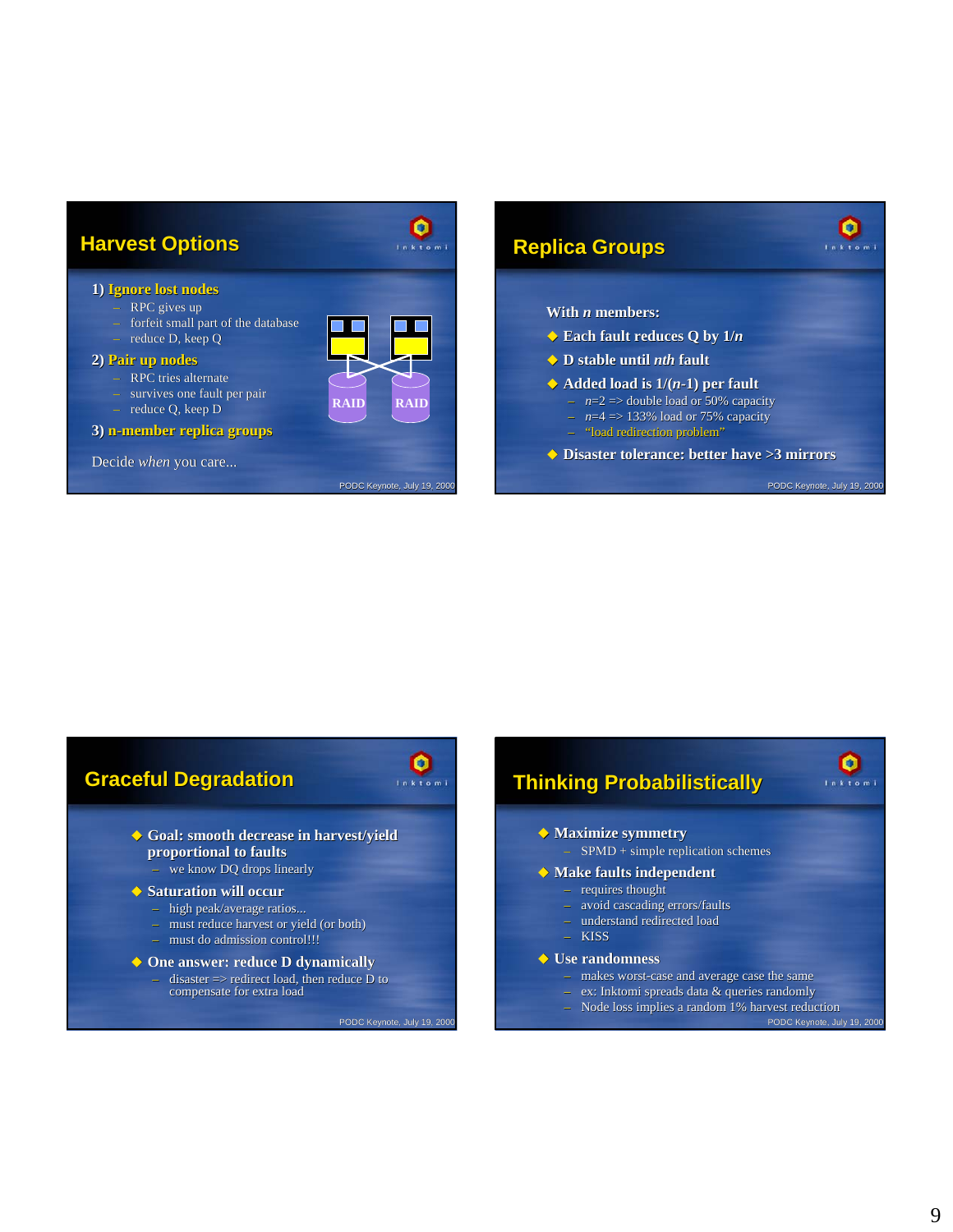### **Server Pollution**



PODC Keynote, July 19, 2000

#### **Can't fix all memory leaks Can't fix all memory leaks**

- **Third-party software leaks memory and sockets party software leaks memory and sockets** – so does the OS sometimes
- ◆ Some failures tie up local resources

#### **Solution: planned periodic "bounce"**

- Not worth the stress to do any better
- Bounce time is less than 10 seconds
- Nice to remove load first…

### **Evolution**

#### **Three Approaches:**

#### **Flash Upgrade**

- Fast reboot into new version
- Focus on MTTR  $(< 10$  sec)
- $-$  Reduces yield (and uptime)

#### ◆ Rolling Upgrade

- Upgrade nodes one at time in a "wave"
- Temporary 1/n harvest reduction, 100% yield

PODC Keynote, July 19, 2000

 $\bullet$  $\overline{1}$   $\overline{1}$   $\overline{1}$   $\overline{2}$   $\overline{1}$   $\overline{2}$   $\overline{1}$   $\overline{2}$   $\overline{1}$   $\overline{2}$   $\overline{1}$   $\overline{2}$   $\overline{1}$   $\overline{2}$   $\overline{1}$   $\overline{2}$   $\overline{1}$   $\overline{2}$   $\overline{1}$   $\overline{2}$   $\overline{1}$   $\overline{2}$   $\overline{1}$   $\overline{2}$   $\overline{$ 

 $\bullet$ Inktom

– Requires co-existing versions

#### **"Big Flip"**

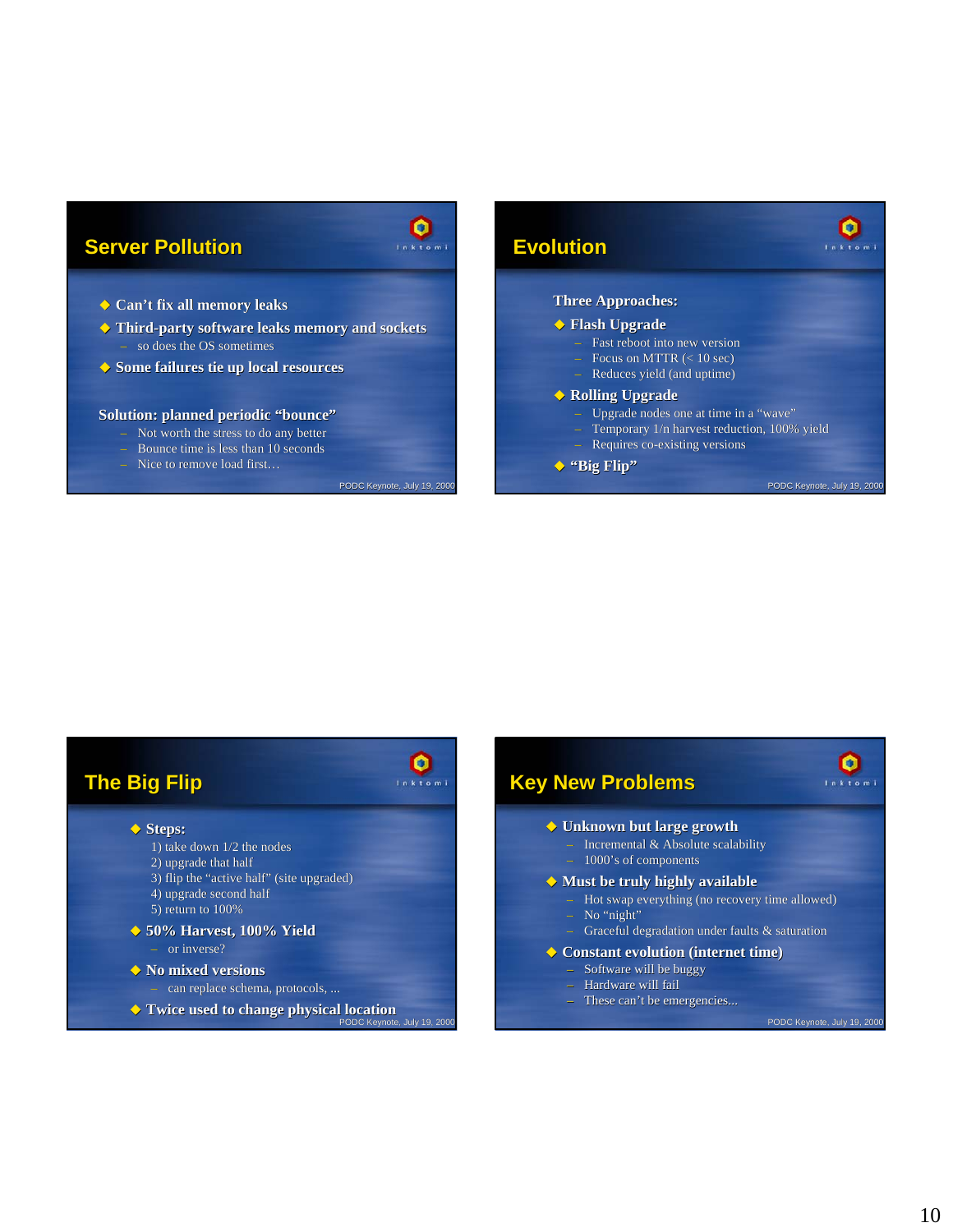### **Conclusions Conclusions**

# ◆ Parallel Programming is very relevant, except...

- historically avoids availability
- no notion of online evolution
- limited notions of graceful degradation (checkpointing)
- best for CPU-bound tasks

#### **Must think probabilistically about everything**

- no such thing as a 100% working system
- no such thing as 100% fault tolerance
- $-$  partial results are often OK (and better than none)
- $-$  Capacity  $*$  Completeness  $==$  Constant

#### PODC Keynote, July 19, 2000

 $\mathbf{Q}$ 

### **Conclusions Conclusions**



- fine-grain communication  $\Rightarrow$
- fine-grain exception handling
- don't want every load/store to deal with partial failure

#### $\blacklozenge$  Key open problems:

- libraries & data structures for HA shared state
- support for replication and partial failure
- better understanding of probabilistic systems
- $-\text{ cleaner support for exceptions (graceful degradation)}$
- $-$  support for split-phase I/O and many concurrent threads – support for 10,000 threads/node (to avoid FSMs)

PODC Keynote, July 19, 2000

 $\bullet$  $f \circ k$  to m